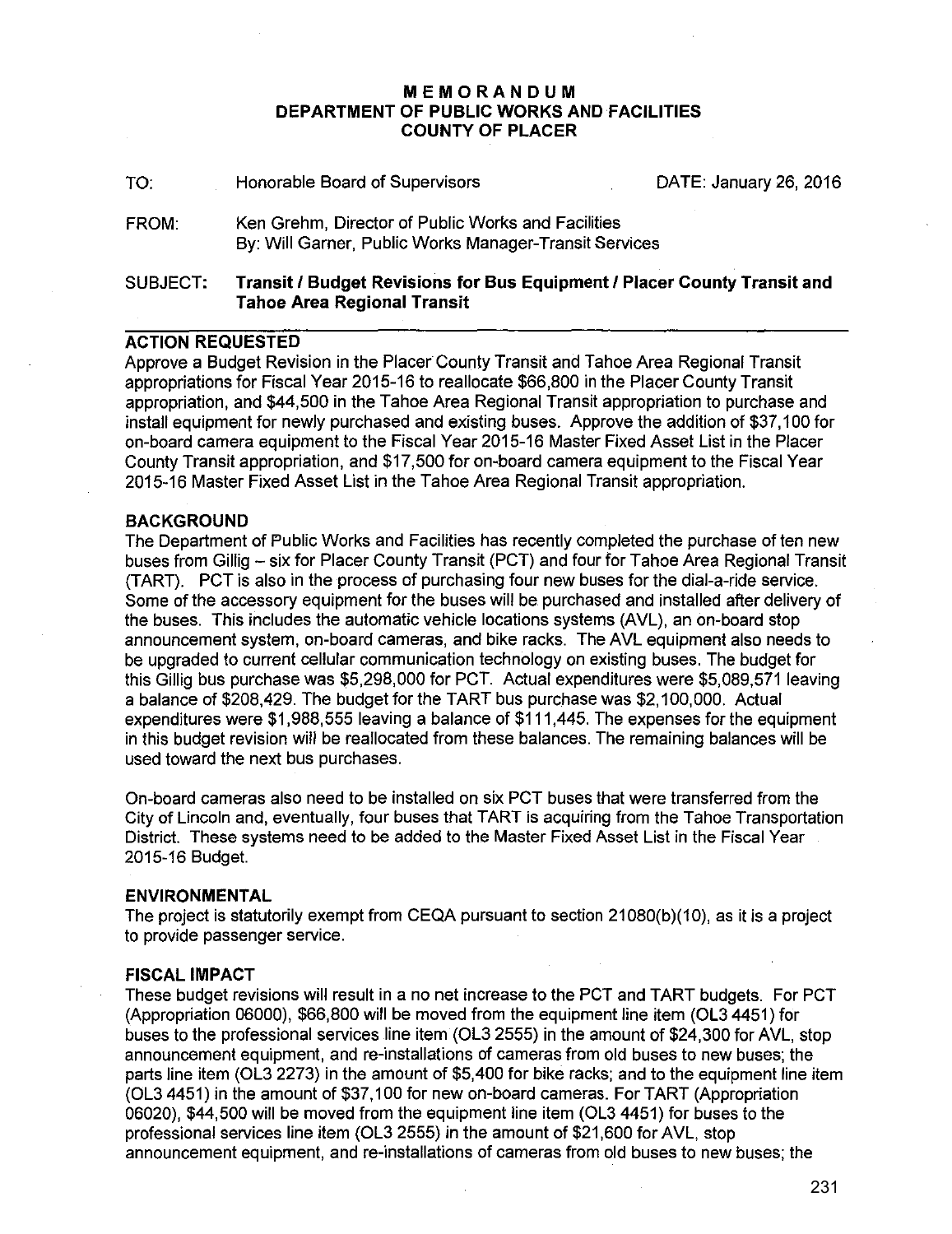Transit Budget Revision for Bus Equipment January 26, 2016 Page 2

parts line item (OL3 2273) in the amount of \$5,400 for bike racks; and to the equipment line item (OL3 2555) in the amount of \$17,500 for on-board cameras. The existing budgeted funding sources, which are in the contributions from other government agencies line item (OL3 8782), will pay for the equipment purchases and installations. These funds are Proposition 1B funds from the State of California, including Proposition 1B funds from the City of Lincoln.

Attachment 1-Budget Revisions

**T:\DPW\Transportation\transprt\2016 BOS Memos\PCT TART Budet Revisions Bus Equip BOS Memo.docx**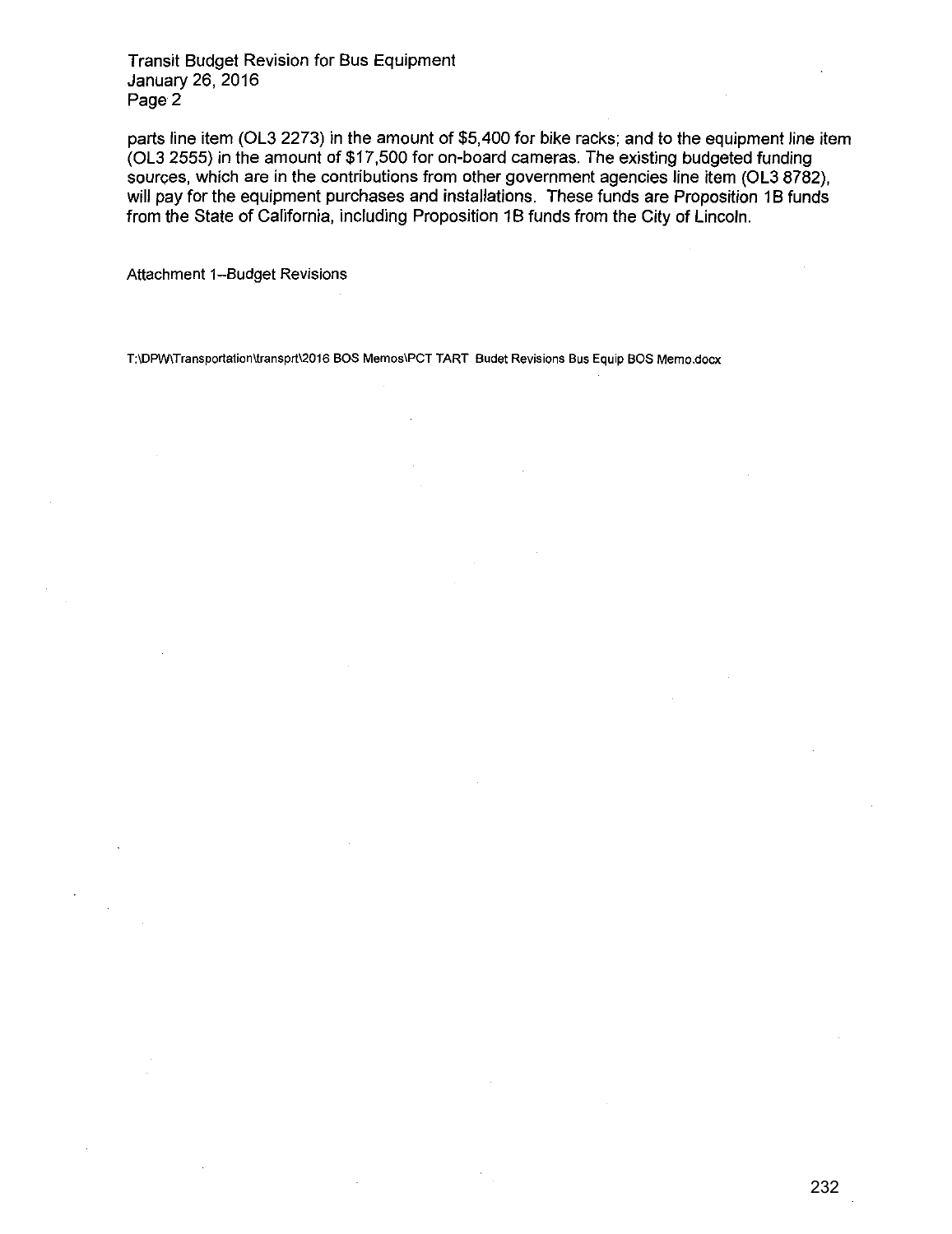| Revision 21                  |                                                                          |  |  |                               |  |                             | <b>PLACER COUNTY</b><br><b>BUDGET REVISION</b> |              |                                             |                                                                                                                                                   |              |      |     |                      | PAS DOCUMENT NO.     |                                 |                                                                 |       |     |               |               |  |  |
|------------------------------|--------------------------------------------------------------------------|--|--|-------------------------------|--|-----------------------------|------------------------------------------------|--------------|---------------------------------------------|---------------------------------------------------------------------------------------------------------------------------------------------------|--------------|------|-----|----------------------|----------------------|---------------------------------|-----------------------------------------------------------------|-------|-----|---------------|---------------|--|--|
|                              |                                                                          |  |  |                               |  |                             |                                                |              |                                             |                                                                                                                                                   |              |      |     |                      |                      |                                 |                                                                 |       |     |               |               |  |  |
|                              |                                                                          |  |  |                               |  |                             |                                                |              |                                             | Cash Transfer Required                                                                                                                            |              |      |     |                      |                      |                                 | $^{\prime\prime}$ $\omega$ $\omega$<br>SL<br>Auditor-Controller |       |     |               |               |  |  |
| Dept<br>No.                  | Doc<br>Type                                                              |  |  | <b>Total S Amount</b>         |  |                             | Total<br>Lines                                 |              |                                             | Reserve Cancellation Request                                                                                                                      |              |      |     |                      | County Executive     |                                 |                                                                 |       |     |               |               |  |  |
| 19                           | <b>BR</b>                                                                |  |  | \$133,600.00                  |  |                             | 4                                              |              |                                             | Establish Reserve Required                                                                                                                        |              |      |     | Board of Supervisors |                      |                                 |                                                                 |       |     |               |               |  |  |
|                              |                                                                          |  |  |                               |  |                             |                                                |              |                                             |                                                                                                                                                   |              |      |     |                      |                      | <b>APPROPRIATION ADJUSTMENT</b> |                                                                 |       |     |               |               |  |  |
| Dept                         | <b>ESTIMATED REVENUE ADJUSTMENT</b><br><b>G/L</b><br><b>OBJ</b><br>Proj. |  |  |                               |  |                             |                                                |              |                                             |                                                                                                                                                   | Dept         | T.   |     |                      | Proj<br>Obj<br>Proj. |                                 |                                                                 |       |     |               |               |  |  |
| No.                          |                                                                          |  |  | Code   Rev   FUND SUBFUND OCA |  | <b>PCA</b>                  | $L-3$                                          | No.          | Sub GL                                      | <b>AMOUNT</b>                                                                                                                                     | No.          | Code | Rev | <b>OCA</b>           | <b>PCA</b>           |                                 | FUND  SUBF                                                      | $L-3$ | No. | <b>Detail</b> | <b>AMOUNT</b> |  |  |
|                              |                                                                          |  |  |                               |  |                             |                                                |              |                                             |                                                                                                                                                   | 19           | 014  |     | 002117               | 00501                | $\overline{210}$                | 100                                                             | 2555  |     |               | 24,300.00     |  |  |
|                              |                                                                          |  |  |                               |  |                             |                                                |              |                                             |                                                                                                                                                   | 19           | 014  |     | 002116               | 00301                | 210                             | 100                                                             | 2273  |     |               | 5,400.00      |  |  |
|                              |                                                                          |  |  |                               |  |                             |                                                |              |                                             |                                                                                                                                                   | 19           | 014  |     | 002116               | 00301                | 210                             | 100                                                             | 4451  |     |               | 37,100.00     |  |  |
|                              |                                                                          |  |  |                               |  |                             |                                                |              |                                             |                                                                                                                                                   | 19           | 015  |     | 002116               | 00301                | 210                             | 100                                                             | 4451  |     |               | 66,800.00     |  |  |
|                              |                                                                          |  |  |                               |  |                             |                                                |              |                                             |                                                                                                                                                   |              |      |     |                      |                      |                                 |                                                                 |       |     |               |               |  |  |
|                              |                                                                          |  |  |                               |  |                             |                                                |              |                                             |                                                                                                                                                   |              |      |     |                      |                      |                                 |                                                                 |       |     |               |               |  |  |
|                              |                                                                          |  |  |                               |  |                             |                                                |              |                                             |                                                                                                                                                   |              |      |     |                      |                      |                                 |                                                                 |       |     |               |               |  |  |
|                              |                                                                          |  |  |                               |  |                             |                                                |              |                                             |                                                                                                                                                   |              |      |     |                      |                      |                                 |                                                                 |       |     |               |               |  |  |
|                              |                                                                          |  |  |                               |  |                             |                                                |              |                                             |                                                                                                                                                   |              |      |     |                      |                      |                                 |                                                                 |       |     |               |               |  |  |
|                              |                                                                          |  |  |                               |  |                             |                                                |              |                                             |                                                                                                                                                   |              |      |     |                      |                      |                                 |                                                                 |       |     |               |               |  |  |
|                              |                                                                          |  |  |                               |  |                             |                                                |              |                                             |                                                                                                                                                   |              |      |     |                      |                      |                                 |                                                                 |       |     |               |               |  |  |
|                              |                                                                          |  |  |                               |  |                             |                                                |              |                                             |                                                                                                                                                   |              |      |     |                      |                      |                                 |                                                                 |       |     |               |               |  |  |
|                              |                                                                          |  |  |                               |  |                             |                                                |              |                                             |                                                                                                                                                   |              |      |     |                      |                      |                                 |                                                                 |       |     |               |               |  |  |
|                              |                                                                          |  |  |                               |  |                             |                                                |              |                                             |                                                                                                                                                   |              |      |     |                      |                      |                                 |                                                                 |       |     |               |               |  |  |
|                              |                                                                          |  |  |                               |  |                             |                                                |              |                                             |                                                                                                                                                   |              |      |     |                      |                      |                                 |                                                                 |       |     |               |               |  |  |
|                              |                                                                          |  |  |                               |  |                             |                                                | <b>TOTAL</b> |                                             | 0.00                                                                                                                                              | <b>TOTAL</b> |      |     |                      |                      |                                 |                                                                 |       |     | 133,600.00    |               |  |  |
|                              | <b>REASON FOR REVISION:</b>                                              |  |  |                               |  |                             |                                                |              |                                             | Budget Revision to increase OL3 2555 Prof/Spec Svcs - Purchased Appn by \$24,300; increase OL3 2273 Parts Appn by \$5,400;increase                |              |      |     |                      |                      |                                 |                                                                 |       |     |               |               |  |  |
|                              |                                                                          |  |  |                               |  |                             |                                                |              |                                             | OL3 4451 Equipment Appn by \$37,100 and decrease OL3 4451 Equipment Appn by \$66,800. This Budget Revision is to purchase automatic vehicle       |              |      |     |                      |                      |                                 |                                                                 |       |     |               |               |  |  |
|                              |                                                                          |  |  |                               |  |                             |                                                |              |                                             | location systems, on-board stop announcement system, on-board cameras, and bike racks for the new buses. The revenue is from unspent bus purchase |              |      |     |                      |                      |                                 |                                                                 |       |     |               |               |  |  |
|                              |                                                                          |  |  |                               |  |                             |                                                |              | funds from OL3 4451 Equipment/Fixed Assets. |                                                                                                                                                   |              |      |     |                      |                      |                                 |                                                                 |       |     |               |               |  |  |
| Ken Grehm<br>Department Head |                                                                          |  |  |                               |  |                             |                                                |              |                                             | Converces<br>Date:                                                                                                                                |              |      |     |                      |                      |                                 | 1/4/2016                                                        |       |     |               |               |  |  |
| Distribution:                |                                                                          |  |  |                               |  |                             |                                                |              |                                             |                                                                                                                                                   |              |      |     |                      |                      |                                 |                                                                 |       |     |               |               |  |  |
| All copies to                |                                                                          |  |  |                               |  | <b>Board of Supervisors</b> |                                                |              |                                             |                                                                                                                                                   |              |      |     |                      |                      |                                 |                                                                 | Page: |     |               | $1$ of $1$    |  |  |
| Auditor                      |                                                                          |  |  |                               |  |                             |                                                |              |                                             |                                                                                                                                                   |              |      |     |                      |                      |                                 |                                                                 |       |     |               |               |  |  |

 $\sim 10$ 

 $\mathcal{L}^{\mathcal{L}}$ 

 $\sim$ 

 $\mathcal{L}$ 

 $\mathcal{L}$ 

 $\overline{a}$ 

 $\sim$   $\sim$ 

 $\mathcal{L}$ 

 $\mathbb{R}^2$ 

 $\sim$ 

**Service** Ave

 $\sim 10^{-1}$ 

**Contract Contract** 

 $\mathcal{A}$